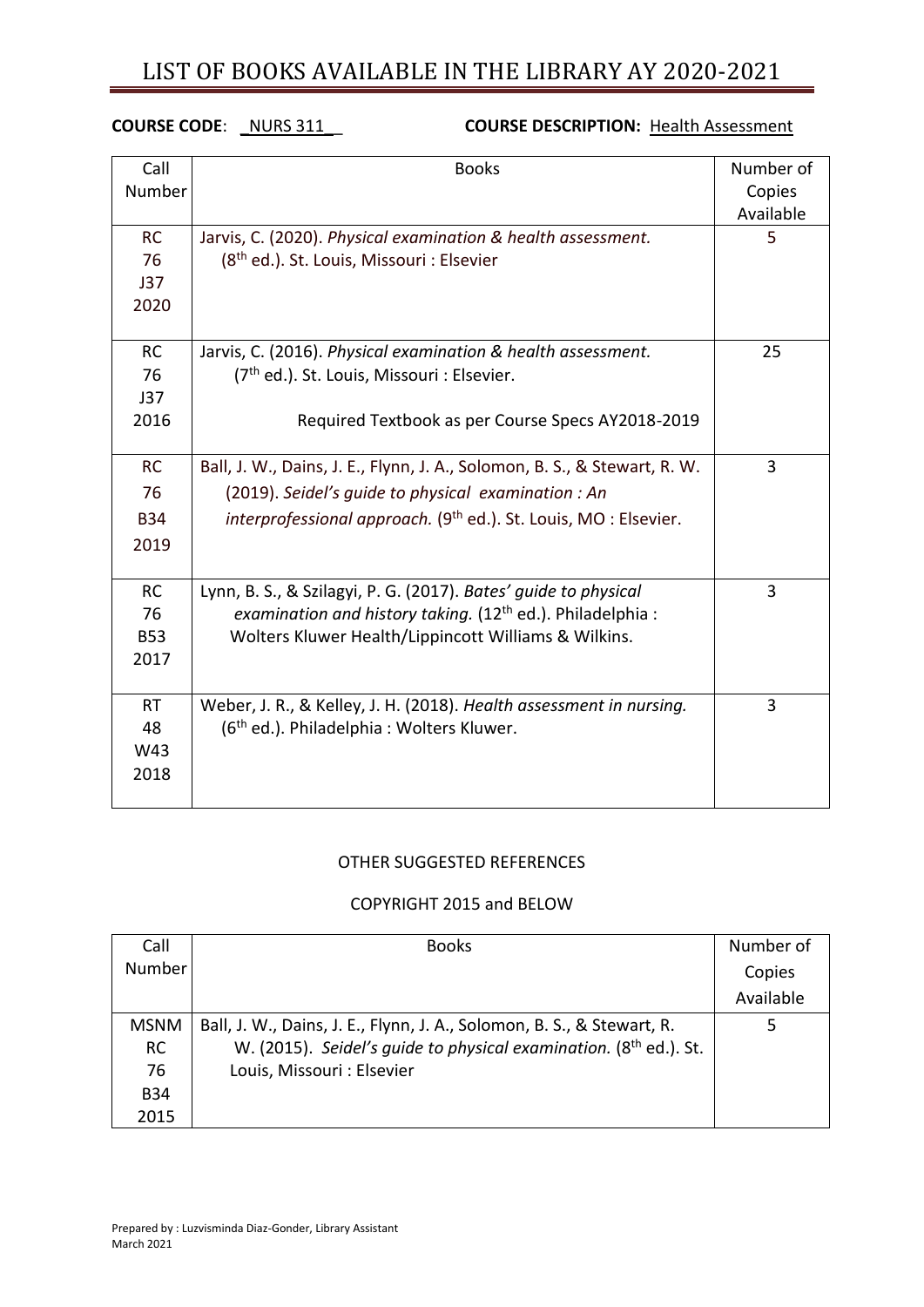| <b>RC</b>       | Bickley, Lyn S. (2009). Bates' guide to physical examination and                                                              | 3                       |
|-----------------|-------------------------------------------------------------------------------------------------------------------------------|-------------------------|
| 76              | history taking. Philadelphia: Wolters Kluwer/Lippincott                                                                       |                         |
| <b>B53</b>      | Williams & Wilkins.                                                                                                           |                         |
| 2009            |                                                                                                                               |                         |
| RB              | Brunner & Suddarth's handbook of laboratory and diagnostic tests                                                              | 5                       |
| 38.2            | (2nd ed.). (2014). Philadelphia: Wolters Kluwers                                                                              |                         |
| <b>B78</b>      | Health/Lippincott Williams & Wilkins.                                                                                         |                         |
| 2014            |                                                                                                                               |                         |
| <b>RT</b>       | Campbell, S. H., & Daley, K. M. (Eds.). (2013). Simulation scenarios                                                          | 5                       |
| 71              | for nursing educators : making it real. (2 <sup>nd</sup> ed.). New York, NY                                                   |                         |
| <b>S55</b>      | : Springer.                                                                                                                   |                         |
| 2013            |                                                                                                                               |                         |
| <b>RT</b>       | Carpenito - Moyet, L. J. (Eds). (2013). Nursing diagnosis:                                                                    | 5                       |
| 48.6<br>C39     | application to clinical practice. (14th ed.). Philadelphia:                                                                   |                         |
| 2013            | Wolters Kluwer / Lippincott Williams & Wilkins.                                                                               |                         |
| <b>RT</b>       | Carpenito, L. J. (2013). Handbook of nursing diagnosis. (14th ed.).                                                           | 4                       |
| 48.6            |                                                                                                                               |                         |
| C385            | Philadelphia : Wolters Klover/ Lippincontte Williams &                                                                        |                         |
| 2013            | Wilkins.                                                                                                                      |                         |
| <b>RT</b>       | Carpenito - Moyet, L. J. (Eds). (2010). Nursing diagnosis:                                                                    | 3                       |
| 48.6            | application to clinical practice. (13th ed.). Philadelphia:                                                                   |                         |
| C39             |                                                                                                                               |                         |
| 2010            | Wolters Kluwer / Lippincott Williams & Wilkins.                                                                               |                         |
| <b>RT</b>       | Carpenito-Moyet, L. J. (2009). Nursing care plans &                                                                           | $\overline{\mathbf{3}}$ |
| 49              | documentation: nursing diagnoses and collaborative                                                                            |                         |
| C38             | problems. (5 <sup>th</sup> ed.). Philadelphia: Wolters Kluwer                                                                 |                         |
| 2009            | Health/Lippincott Williams & Wilkins.                                                                                         |                         |
|                 |                                                                                                                               |                         |
| <b>RJ</b>       | Clements, P. T., Burgess, A. W., Fay-Hillier, T. M., Giardino, E. R., &                                                       | $\overline{2}$          |
| 375             | Giardino, A. P. (Eds.). Nursing approach to evaluation of child                                                               |                         |
| <b>N87</b>      | maltreatment. (2 <sup>nd</sup> ed.). St. Louis : STM Learning.                                                                |                         |
| 2015            |                                                                                                                               |                         |
| <b>RT</b>       | Clinical handbook for Brunner & Suddarth's textbook of medical-                                                               | 5                       |
| 51              | surgical nursing (13rd ed.). (2014). Philadelphia: Wolters                                                                    |                         |
| H16             | Kluwer/Lippincott Williams & Wilkins.                                                                                         |                         |
| 2014            |                                                                                                                               |                         |
| RB              | Daniels, R. (2014). Guide to laboratory and diagnostic tests.                                                                 | 5                       |
| 38.2            | (3rd ed.). Australia : Cengage Learning.                                                                                      |                         |
| D36             |                                                                                                                               |                         |
| 2014            |                                                                                                                               |                         |
| <b>RT</b>       | Doenges, M. E., Moorhouse, m. F., & Murr, A. C. (2014). Nursing                                                               | 5                       |
| 49              | care plans : guidelines for individualizing client care across                                                                |                         |
| D64             | the lifespan. (9 <sup>th</sup> ed.). Philadelphia: Pearson                                                                    |                         |
| 2014            |                                                                                                                               |                         |
| <b>RT</b><br>41 | Doenges, M. E. (2008). Application of nursing process and nursing<br>diagnosis: an interactive text for diagnostic reasoning. | $\mathbf{3}$            |
|                 |                                                                                                                               |                         |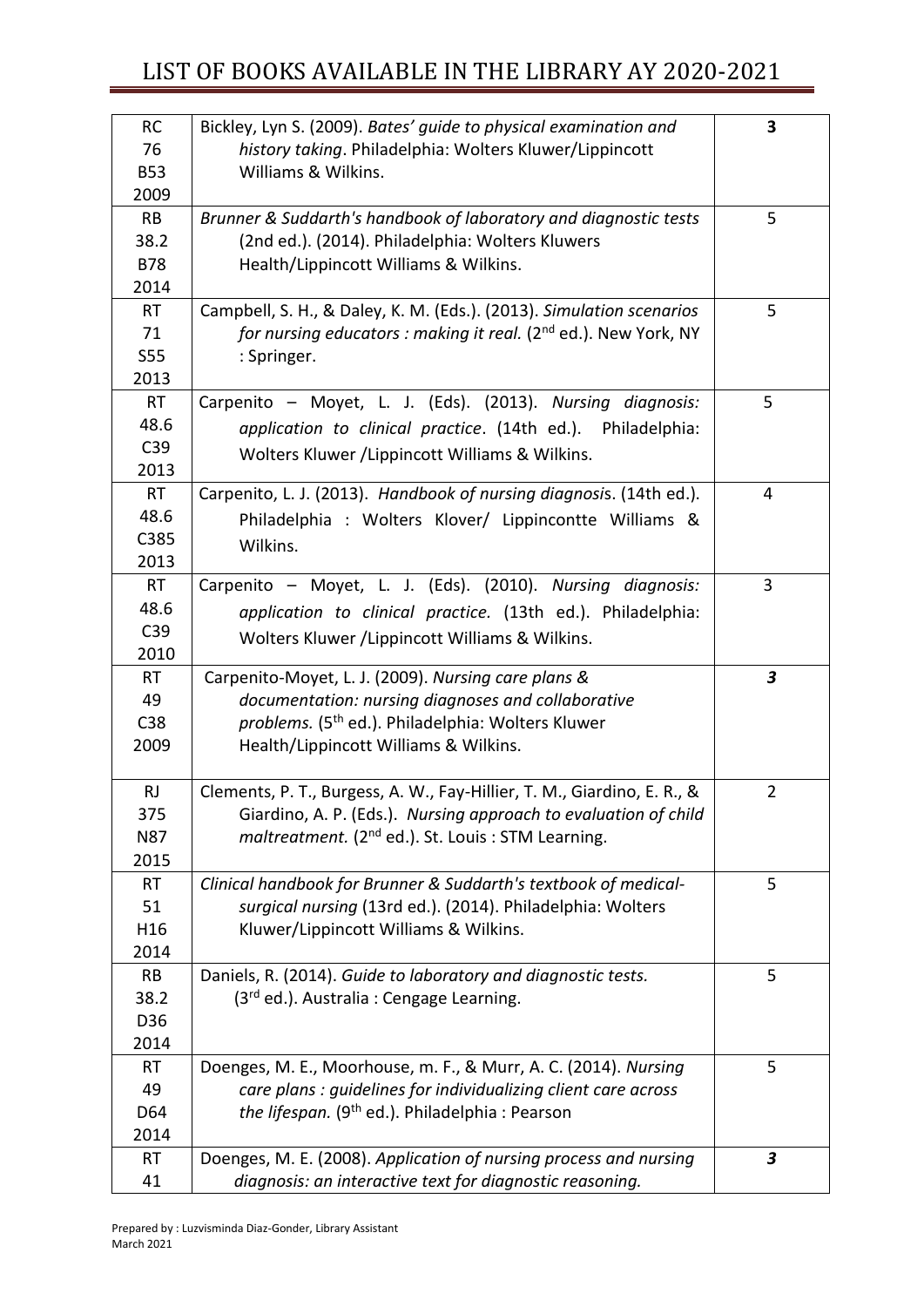| D54               | (5 <sup>th</sup> ed.). Philadelphia: F.A. Davis.                                                                       |                         |
|-------------------|------------------------------------------------------------------------------------------------------------------------|-------------------------|
| 2008              |                                                                                                                        |                         |
| <b>RT</b><br>48.6 | Doenges, M. E. (2010). Nursing diagnosis manual: planning,<br>individualizing, and documenting client care. (3rd ed.). | $\overline{\mathbf{3}}$ |
| D643              | Philadelphia, PA: F.A. Davis.                                                                                          |                         |
| 2010              |                                                                                                                        |                         |
|                   |                                                                                                                        | 3                       |
| <b>RT</b><br>48   | Dillon, P. M. (2007). Nursing health assessment: a critical thinking,                                                  |                         |
| D54               | case studies approach. (2nd ed). Philadelphia: FA Davis.                                                               |                         |
| 2007              |                                                                                                                        |                         |
| <b>RT</b>         | Dillon, P. M. (2007). Nursing health assessment: clinical pocket                                                       | 3                       |
| 48                |                                                                                                                        |                         |
| D544              | guide. (2nd ed). Philadelphia: FA Davis.                                                                               |                         |
| 2007              |                                                                                                                        |                         |
| <b>RT</b>         | Dillon, P. M. (2007). Nursing Health assessment: Student                                                               | 3                       |
| 48                | Applications. (2nd ed). Philadelphia: F.A. Davis Co.                                                                   |                         |
| D544              |                                                                                                                        |                         |
| 2007              |                                                                                                                        |                         |
| <b>RT</b>         | Dunning, M. B., & Fischbach, F. T. (2011). Nurses' quick reference                                                     | 5                       |
| 48.5              | to common laboratory & diagnostic tests (5th ed.).                                                                     |                         |
| <b>N88</b>        | Philadelphia: Wolters Kluwer/Lippincott Williams & Wilkins.                                                            |                         |
| 2011              |                                                                                                                        |                         |
| RC                | ECG interpretation : an incredibly easy pocket guide. (2010).                                                          | 3                       |
| 683.5             | (2 <sup>nd</sup> ed.). Philadelphia: Wolters Kluwers/ Lippincott Williams                                              |                         |
| E <sub>5</sub>    | & Wilkins.                                                                                                             |                         |
| E2534             |                                                                                                                        |                         |
| 2010              |                                                                                                                        |                         |
| <b>MSNM</b>       | Estes, M. Z. (2014). Health assessment & physical examination.                                                         | 5                       |
| <b>RT</b>         | (5 <sup>th</sup> ed.). Australia : Cengage Learning.                                                                   |                         |
| 48                |                                                                                                                        |                         |
| E88               |                                                                                                                        |                         |
| 2014              |                                                                                                                        |                         |
| <b>RT</b>         | Gaberso, K. B., Oermann, M. H., & Shellenbarger, T. (2015).                                                            | 5                       |
| 73                | Clinical teaching strategies in nursing. (4 <sup>th</sup> ed.). New York,                                              |                         |
| G26               | NY: Springer.                                                                                                          |                         |
| 2015              |                                                                                                                        |                         |
| <b>RT</b>         | Gordon, M.(2010). Manual of nursing diagnosis: including all                                                           | $\boldsymbol{3}$        |
| 48.6              | diagnostic categories approved by the North American                                                                   |                         |
| G67               | Nursing Diagnosis Association. (12 <sup>th</sup> ed.). Sudbury, Mass.:                                                 |                         |
| 2010              | Jones & Bartlett.                                                                                                      |                         |
| <b>QP</b>         | Guyton, A. C., & Hall, J. E. (2011). Guyton and Hall textbook of                                                       | 3                       |
| 34.5              | medical physiology. (20 <sup>th</sup> ed.). Philadelphia, PA :                                                         |                         |
| G9                | Saunders/Elsevier                                                                                                      |                         |
| 2011              |                                                                                                                        |                         |
| <b>RT</b>         | Health assessment made incredibly visual!. (2011). ( $2nd$ ed.).                                                       | 3                       |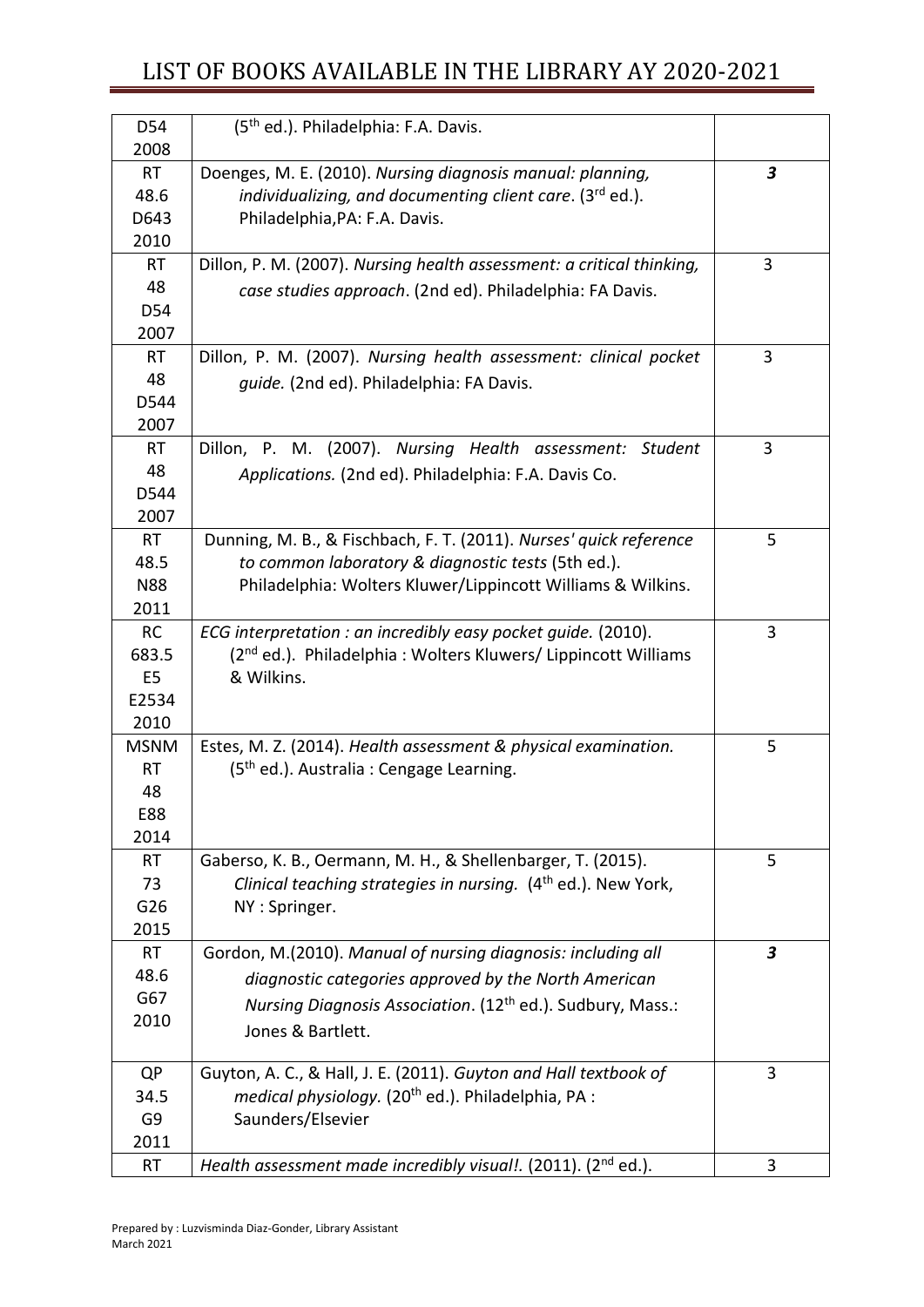| 48           | Philadelphia: Wolters Kluwer/ Lippincott Williams & Wilkins.             |                |
|--------------|--------------------------------------------------------------------------|----------------|
| H448<br>2011 |                                                                          |                |
| <b>RT</b>    | Herdman, T. H., & Kamitsuru, S. (Eds.). (2014). NANDA                    | 5              |
| 48.5         | International, Inc. nursing diagnoses : definitions &                    |                |
| N46          | classification 2015-2017. (10 <sup>th</sup> ed.). UK: Wiley Blackwell.   |                |
| 2014         |                                                                          |                |
| <b>RT</b>    | Hogstel, M.O. & Cury L.C. (2001). Health assessment through life         | 10             |
| 48           | span. (4th ed.). Philadelphia: F.A.Davis.                                |                |
| H643         |                                                                          |                |
| 2005         |                                                                          |                |
| <b>MSNM</b>  | Jensen, S. (2015). Nursing health assessment : a best practice           | 5              |
| <b>RT</b>    | approach. (2 <sup>nd</sup> ed.). Philadelphia: Wolters Kluwer/Lippincott |                |
| 48           | Williams & Wilkins.                                                      |                |
| J46          |                                                                          |                |
| 2015         |                                                                          |                |
| <b>RC</b>    | Jarvis, C. (2012). Physical examination & health assessment.             | 25             |
| 76           | (6th ed.). Missouri : Elsevier/Saunders                                  |                |
| J37          |                                                                          |                |
| 2012         |                                                                          |                |
| <b>RC</b>    | Jarvis, C. (2008). Physical examination & health assessment.             | 30             |
| 76           | (5th ed.). St. Louis, Mo.: Saunders/Elsevier.                            |                |
| J37          |                                                                          |                |
| 2008         |                                                                          |                |
| <b>RB</b>    | Kee, J. L., (2011). Laboratory and diagnostic tests with nursing         | 5              |
| 37           | implications. Upper Saddle River, NJ : Prentice Hall.                    |                |
| 544          |                                                                          |                |
| 2011         |                                                                          |                |
| <b>RA</b>    | Kotecki, J. E. (2014). Physical activity & health: An interactive        | 5              |
| 781          | approach (4th ed.). Burlington, MA: Jones & Bartlett Learning.           |                |
| K763<br>2014 |                                                                          |                |
| <b>RB</b>    | Malarkey, L. M., & McMorrow, M. (2012). Saunders nursing guide           | 5              |
| 38.2         | to laboratory and diagnostic tests. (2 <sup>nd</sup> ed.). St. Louis,    |                |
| M35          | Missouri : Elsevier.                                                     |                |
| 2012         |                                                                          |                |
| <b>RT</b>    | Ralph, S. S., & Taylor, C. M. (2014). Sparks & Taylor's nursing          | 5              |
| 48.6         | diagnosis pocket guide (2nd ed.). Philadelphia: Wolters                  |                |
| <b>R35</b>   | Kluwer/Lippincott Williams & Wilkins.                                    |                |
| 2014         |                                                                          |                |
| <b>RT</b>    | Rhoads, J.(2006). Advanced health assessment & diagnostic                | 5              |
| 48           | reasoning. Philadelphia: Lippincott Williams & Wilkins.                  |                |
| R48          |                                                                          |                |
| 2006         |                                                                          |                |
| <b>RJ</b>    | Sawyer, S. S. (2012). Pediatric physical examination & health            | $\overline{2}$ |
| 50           | assessment. Sudbury, MA : Jones & Bartlett Learning.                     |                |
| S29          |                                                                          |                |